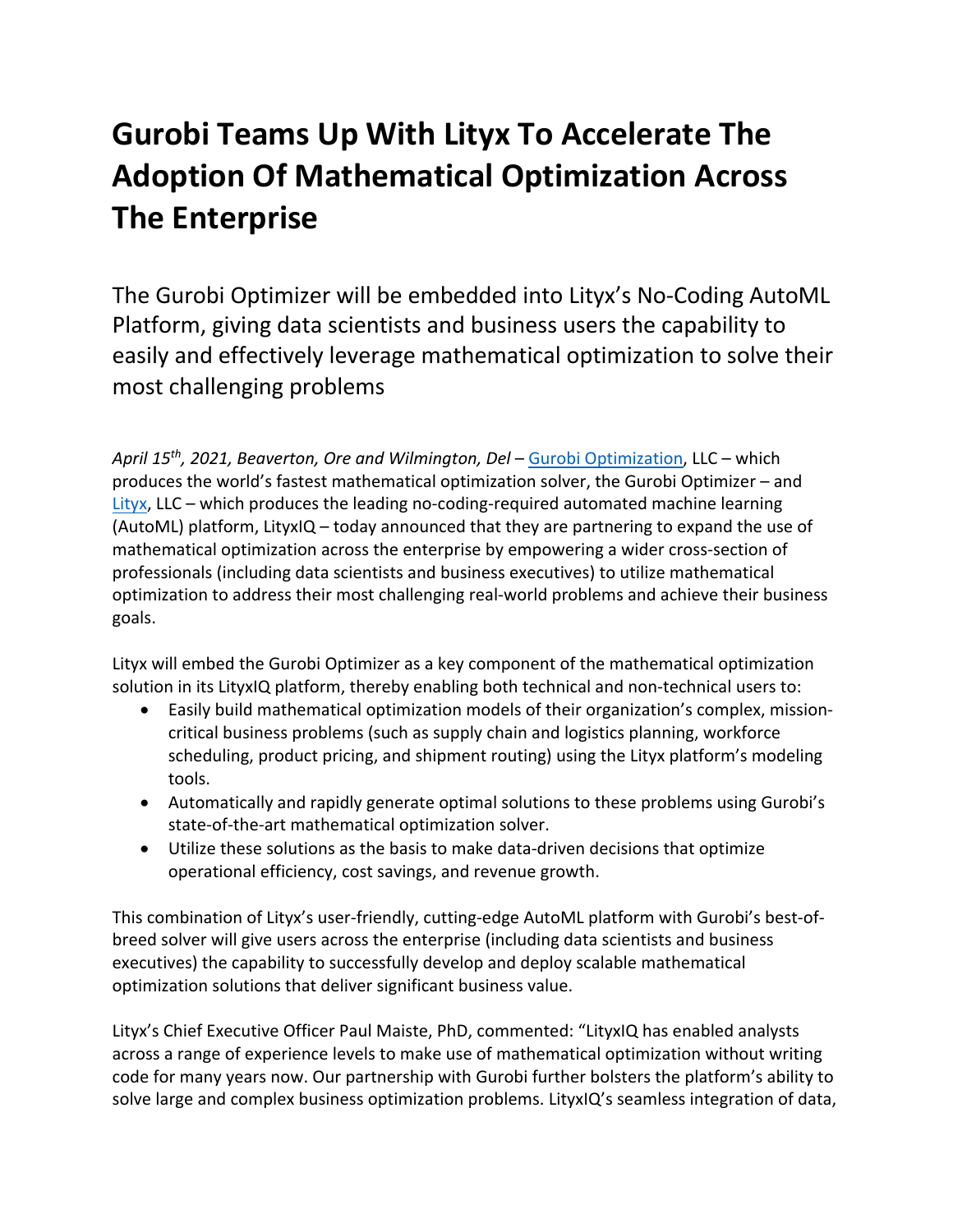AI and machine learning, and Gurobi-enhanced mathematical optimization capabilities gives our customers access to the full analytics spectrum in a single democratized platform."

Gurobi's Chief Revenue Officer Duke Perrucci said: "We're excited that Lityx has selected the Gurobi Optimizer as the preferred mathematical optimization solver for its end-to-end AutoML platform. This integration of the Gurobi Optimizer into LityxIQ will put the power of mathematical optimization at the fingertips of a larger group of users including data scientists and business executives, and will help promote and expand the utilization of mathematical optimization across the enterprise."

#### **About Gurobi Optimization**

Gurobi produces the world's fastest and most powerful mathematical optimization solver – the Gurobi Optimizer – which is used by leading global companies across more than 40 different industries to rapidly solve their complex, real-world problems and make automated decisions that optimize their efficiency and profitability.

As the market leader in mathematical optimization software, we aim to deliver not only the best solver, but also the best support – so that companies can fully leverage the power of mathematical optimization (on its own or in combination with other AI techniques such as machine learning) to drive optimal business decisions and outcomes.

Founded in 2008, Gurobi has operations across the USA, Europe, and Asia and has more than 2,500 customers globally including SAP, Air France, Uber, and the National Football League (NFL). For more information, please visit<https://www.gurobi.com/> or call +1 713 871 9341.

## **Contact**

Will Citrin Gurobi Optimization, LLC +1 248-509-1787 citrin@gurobi.com

### **About Lityx**

Lityx produces LityxIQ, a no-coding-required, Automated Machine Learning (AutoML) platform that is leading the movement in the democratization of enterprise analytics. LityxIQ empowers the acceleration of solutions development for business users and data scientists alike, so they can leverage the power, speed and scalability of advanced analytics to inform business decisions and improve ROI through rapid insights.